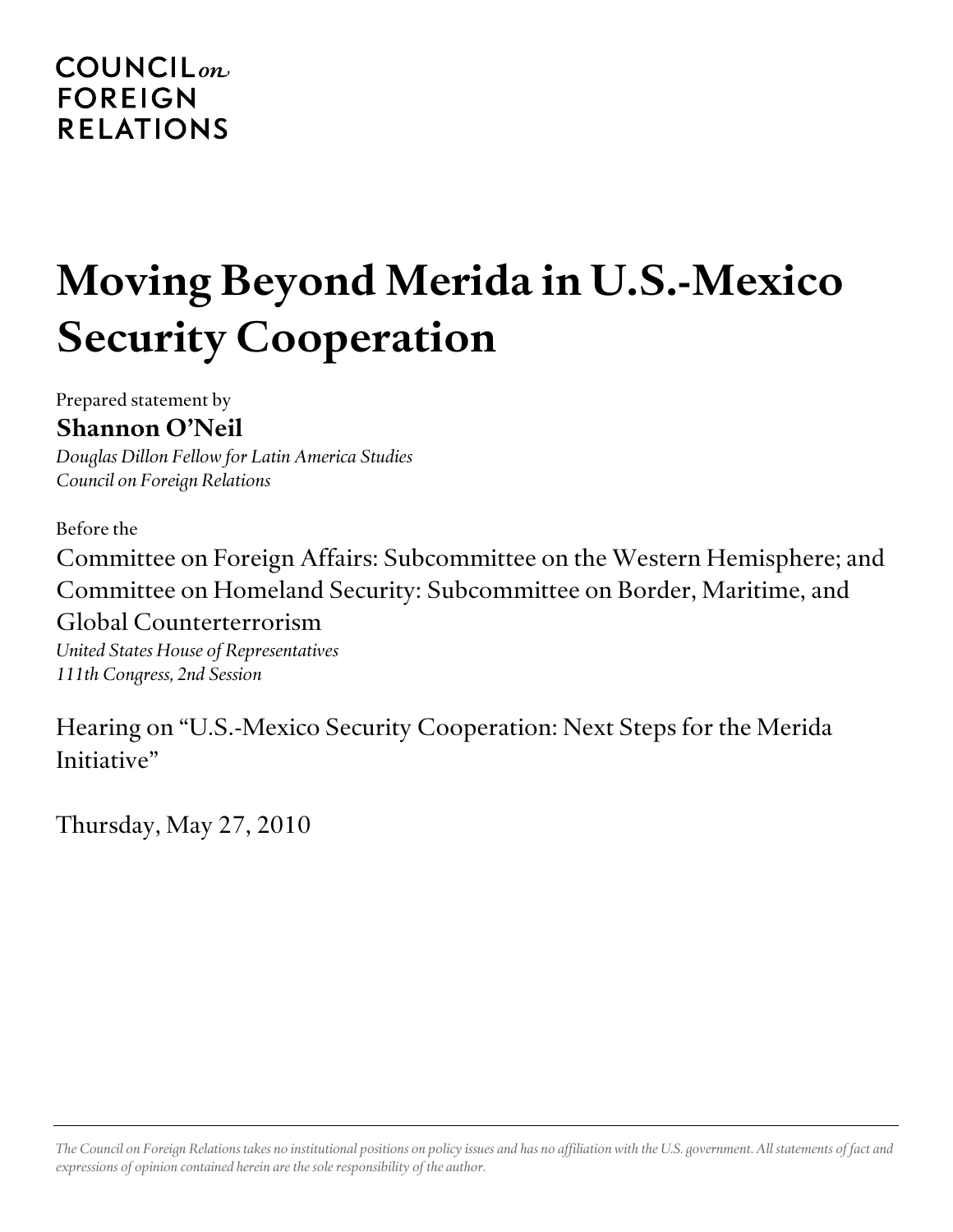#### **Introduction**

Perhaps no other country is as intertwined with the United States as Mexico. Mexico is the United States' third most important trading partner – and its second largest export market, with 22 out the 50 U.S. states counting Mexico as their number one or two destination. Mexico is the third largest foreign supplier of oil to the United States, providing stability in this often volatile market. It is the largest source of U.S.-bound migration, the homeland of nearly 12 million U.S. residents, or nearly one third of the foreign-born population. The United States and Mexico are also closely tied in their security – sharing a 2,000 mile border that is traversed by the same transnational criminal networks. It is this last issue that dominates the headlines, and these proceedings, today.

The most immediate factor bringing Mexico to the fore is the increasing levels of violence. Over the last three and a half years of the Calderón administration over 23,000 people have died in drug related killings. By many accounts Mexico now ranks as more violent than Iraq or Afghanistan. Ciudad Juárez, just across the Rio Grande from El Paso, Texas, is the homicide capital of the world. The start to 2010 has been particularly bloody – with nearly 4,000 drug-related deaths. While most of these have continued to be concentrated in hotspots such as Ciudad Juárez in Chihuahua and in the states of Sinaloa, Durango, and Guerrero, the quieter border state of Tamaulipas recently exploded as two previously allied drug cartels turned on one another. In addition, several high profile civilian murders occurred - involving innocent students as well as three people associated with the U.S. consulate in Ciudad Juárez – questioning the governing theory that the deaths are primarily between drug traffickers themselves.

As worrisome as the death count is the changing nature of the drug market and the Mexican trafficking organizations. While the United States remains the world's largest consumer, demand in Europe, Russia, China and Latin America (including Mexico) is on the rise. These organizations have taken full advantage of expanding markets to increase their profits and global reach. Mexican drug cartels now boast global networks, reaching far into the United States, into South America, and even into West Africa and Europe. The scale and complexity of their operations increases the challenge for local, national and international law enforcement. These organized criminal operations are also branching out into other businesses within Mexico and on the U.S.-Mexico border – including human smuggling, kidnapping, and extortion. Many of Mexico's drug trafficking organizations are developing into illicit multinational conglomerates.

Yet the constant stream of bad news overshadows one positive aspect of the last three years: unprecedented U.S- Mexico security cooperation. The United States and Mexico should build on the strong basis of the Mérida Initiative, taking the best of this initial framework for cooperation while putting forward a more comprehensive approach to security cooperation, one that recognizes and supports the intertwined realities of U.S. - Mexico relations today. This program should focus particularly on strengthening Mexico's democratic rule of law, on working with local and state and well as national agencies to improve security, and it should begin to address the deep seated socioeconomic inequalities and dislocations that leave so many in Mexico susceptible to criminal pursuits. It is only through serious institution building and structural changes that the situation both on and south of the border will change in the long term.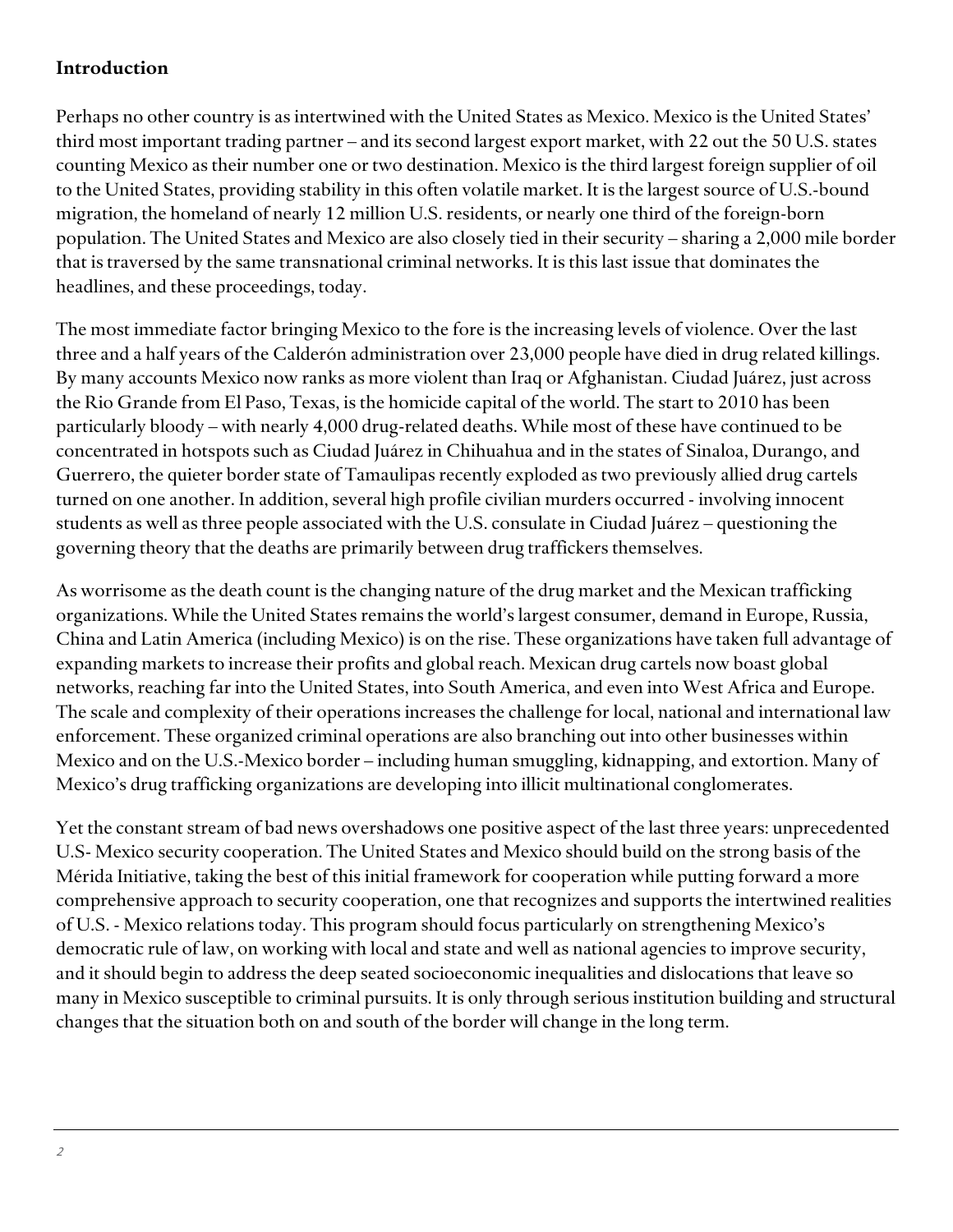#### **Mexico's evolving security situation**

When Calderón declared a war on narco-trafficking just days after his inauguration in 2006, he confronted a decades-long problem. Mexico has traditionally been a supplier of illegal markets to the United States, from alcohol in the prohibition era, heroin during WWII, marijuana throughout the 1960s counterculture, and in recent years a variety of drugs including cocaine, heroin, marijuana, and methamphetamines*.* These illegal businesses had long been a source of violence, since without access to legal channels, market and contract disputes were settled through blood in the streets.

Nevertheless, significant changes have occurred in recent years to transform this long-standing dynamic – and not for the better. *One is the scale of Mexico's drug-based operations*. Domestic demand for drugs in the United States has grown and diversified over the few last decades, and Mexico has increasingly become its primary supplier. For instance, while in 1990 50 percent of cocaine bound for the United States came through Mexico, today it is 90 percent. Mexico is also a major source of heroin, meth and marijuana for the U.S. market. Rising demand for illegal drugs worldwide has also expanded the size and stakes of the illicit market.

As important*,* U*.S. counternarcotics efforts elsewhere in the region shifted the epicenter of the drug trade to Mexico*. Space for new contenders opened up as Caribbean interdiction efforts pushed drug transit overland through Mexico, and military operations in Colombia broke up their notorious cartels. Mexican organizations now control the trade in the Western Hemisphere, reaching down into source countries such as Bolivia, Colombia, and Peru, transiting products up through Central America and Mexico, and delivering them throughout the United States. This reach was recognized in the 2008 Department of Justice National Drug Threat Assessment report that states "Mexican drug trafficking organizations represent the greatest organized crime threat to the United States." In the last two years they have only expanded operations, now controlling most of the wholesale cocaine, heroin, and methamphetamine distribution in the United States as well as much of the marijuana distribution. And, as they gained power and influence, Mexican organized crime groups have become increasingly sophisticated – professionalizing their intelligence, money laundering and enforcement arms.

*Mexico's democratization has also been a factor in the escalation of violence the country faces today.* This drawn out process throughout the 1990s undermined old deals between some members of the ruling PRI political party and particular drug trafficking organizations. As the PRI's political monopoly ended, so did its control over the drug trade. This allowed existing organizations to assert their independence from the government. It also opened up the space for new entrants to the market, increasing competition. Further legacies of the PRI's 70 years in power – in particular the political manipulation of the judicial branch and law enforcement more generally, which limited their professionalization and enabled widespread corruption – further aggravated the situation by leaving the recent democratic governments with only weak tools to counter increasingly aggressive criminal organizations.

*These long-term economic and political processes – more lucrative opportunities, heightened competition and changes to the political game - created dramatic uncertainty in the market.* Violence was already increasing when Calderón took office in 2006. He quickly responded by sending troops into Mexico's streets. Over the last three and half years Calderón has spent billions to arm and mobilize some 45,000 military troops, sending them to hotspots throughout Mexico to take back the streets from increasingly powerful drug cartels. The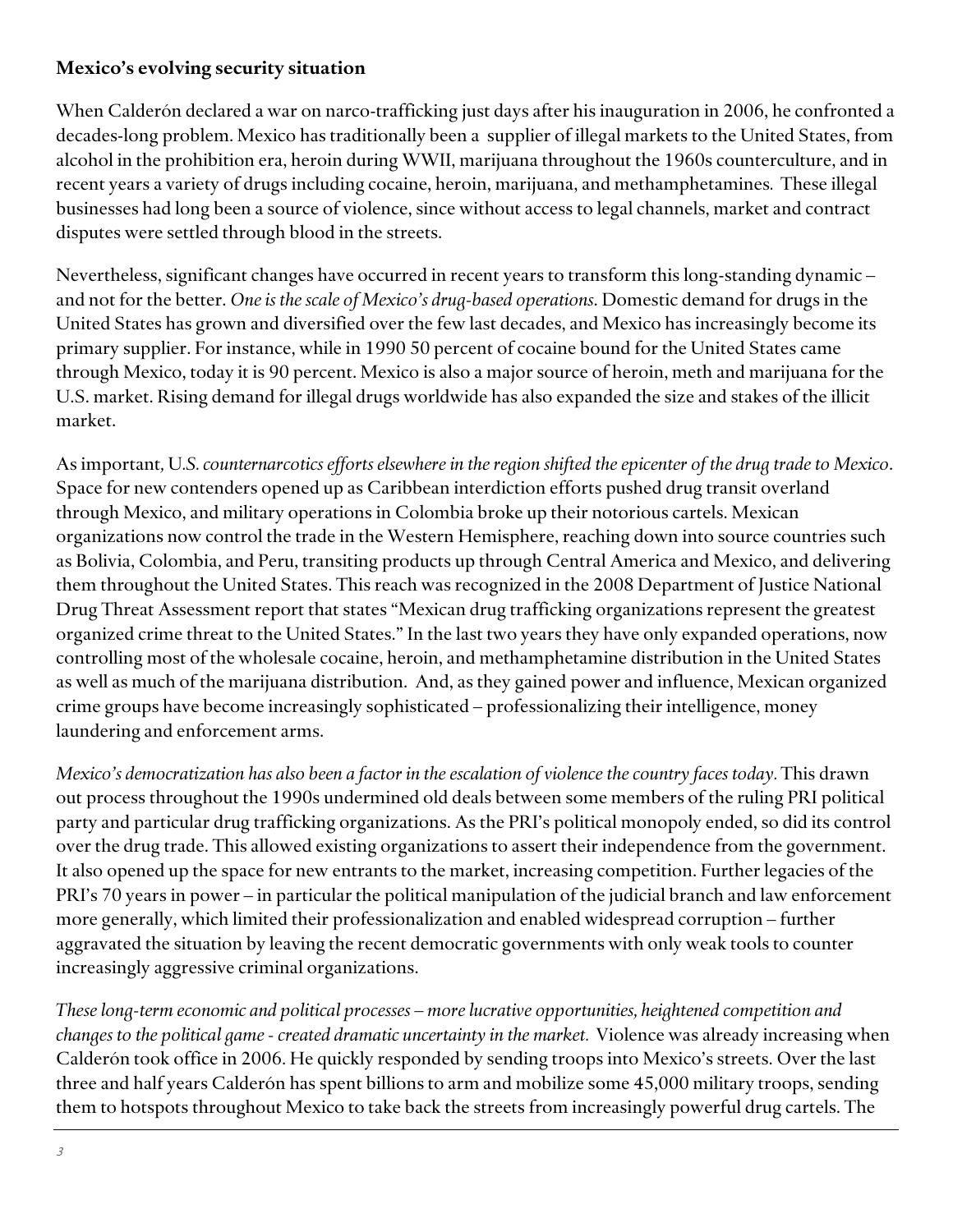surge in operations against the drug trafficking organizations has led to record numbers of interdictions and arrests in Mexico, as well as extraditions to the United States.

The Calderón government has also worked to transform federal law enforcement and judicial institutions engaged in the war against narcotraffickers. This has meant reorganizing, rebuilding and expanding the federal police force under the control of the Secretariat of Public Security (SSP). It has also meant embarking on a far reaching process of judicial reforms, starting with the 2008 legislative and constitutional changes that, once implemented nationwide by 2016, will fundamentally transform Mexico's judicial system.

#### **Forming a U.S.-Mexico security agenda**

With security his signature policy issue, Calderón reached out to his northern neighbor, asking for assistance. After years of security assistance largely bypassing Mexico on its way to Colombia and the Caribbean, in 2008 Presidents Bush and Calderón launched the Mérida Initiative. This three year program provides some \$1.3 billion dollars in security aid to Mexico to fund the purchase of substantial military equipment and technology, as well as to provide training and other support for domestic law enforcement and judicial reforms, and to strengthen accountability and oversight within government agencies. In addition to the outlay of financial resources, the two governments began a slow process of trust-building through structured interagency interactions, stepped up training programs, and increased information sharing to combat transnational organized criminal networks.

At the same time, the United States has substantially increased resources for this side of border, expanding Customs and Border Protection (CBP) patrol from 12,000 agents in 2006 to today's 20,000. The Obama administration has substantially increased the number of border enforcement security task force personnel, ICE intelligence analysts, and border liaison officers along the U.S-Mexico border.

#### **Assessing the Mérida Initiative**

With security cooperation historically lagging behind U.S.-Mexico economic, social, and even political ties, the Mérida Initiative has been a welcome remedy. It represents a strong basis for building long term cooperation and trust between the United States and Mexico. It has also produced concrete outcomes and benefits. The two governments have worked together on Project Coronado to detain over 300 members of the *La Familia Michoacana* cartel in the United States in October 2009. Intelligence sharing and cooperation also played crucial roles in the takedowns of drug kingpins Arturo Beltrán Leyva and Carlos Beltrán Leyva in December 2009, Teodoro García Simental in January 2010, and José Antonio "Don Pepe" Medina Arreguin, the "King of Heroin", in March 2010. Since the start of Calderón's term, nearly 100 tons of cocaine, 6,500 tons of marijuana and 950 kilograms of heroin have been seized; as have 70,000 small and large caliber arms, nearly 5,000 grenades; and over 400 million dollars. Nevertheless, the program as initially conceived and implemented has some limitations.

First, *it is just not enough money*. Totaling \$1.3 billion dollars destined for Mexico over three years, Mérida pales in comparison to the assistance provided to the United States' other main hemispheric partner in the fight against narcotrafficking: Colombia. This is true even after a decade of assistance to Colombia, and a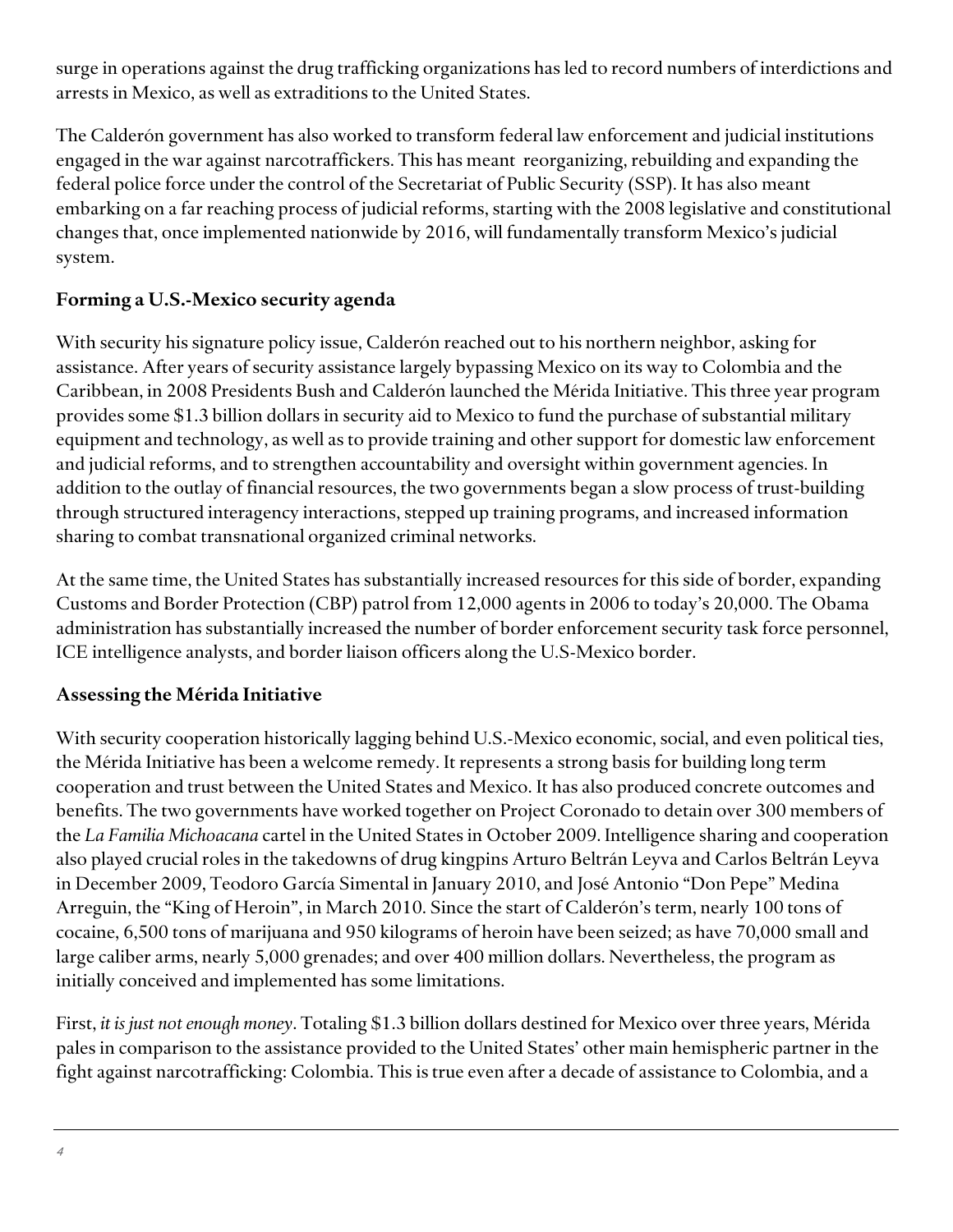general proclamation of its "success" in Washington and Bogotá in defeating the threat to the state posed by the drug cartels and guerrilla insurgency.

Second, *the spending so far has been focused too narrowly on military and law enforcement hardware*. This emphasis is in part due to the Mexican government's preferences and long lag times for equipment procurement. But it also reflects a misunderstanding of Mexico's fundamental challenge. Mexico's main problem is the weakness of its law enforcement and judicial institutions. This is part of the PRI legacy, as these branches of government were used for political benefit – to control rather than protect the population. While democratization and political competition quickly changed the executive and legislative branches, they did little to transform the third branch of government or law enforcement more generally. Instead, impunity reigns, with the likelihood of being prosecuted, much less convicted, for a crime being extremely low. Most of Mexico's police forces have never received proper training or resources, making them largely incapable of conducting objective and thorough investigations. Levels of corruption remain quite high, as accountability mechanisms are nonexistent or defunct. *Without capable and clean courts and cops, this battle cannot be won.* 

Third, *Mérida funds did not provide for state and local level initiatives.* U.S. supported efforts to rebuild and expand the federal police force through vetting and training programs are vital to improving security in Mexico. But this body will remain less than 10 percent of Mexico's total police forces. Indeed, Mexico's lawlessness is most intractable at the state and local level – it is there that police forces are most likely to face the Faustian bargain of "money or death" from organized crime. With all security, in the end, local, the safety of Mexico's citizens (and of the U.S.-Mexico border) will depend on reforming and professionalizing local and state police.

Finally, *the Mérida Initiative overlooks three U.S.-based factors that perpetuate the drug trade and drug violence: guns, money, and demand.* All serious studies show that the vast majority of the guns used by the drug trafficking organizations come from the United States. This includes cartel favorites such as AR-15s and AK-47-style semi-automatic rifles.

Some say that if the Mexican cartels did not get their guns from the United States, they would buy them elsewhere. That is likely true, though those markets may not be as accessible (and cheap) as the one right next door. But more important, this trafficking in arms breaks current U.S. laws. It is illegal to sell weapons to foreign nationals or to "straw buyers" who use their clean criminal records to buy arms for others. It is also illegal to export guns to Mexico without a license. For the thousands of guns each year that end up in the hands of drug traffickers, at least one if not more of these U.S. laws has been broken. *As the United States asks Mexico to uphold its laws at great monetary and human cost, it should enforce its own laws.*

*As important as guns is the money*. Estimates range widely, but most believe some \$15-30 billion heads across the U.S. border each year into the hands of Mexican drug trafficking cartels. This number rivals legal flows from remittances and from oil exports, and far outweighs the \$300-400 million in aid provided by the Mérida Initiative for the "good guys." Targeting illicit funds is one of the most effective ways of dealing with drug trafficking. It is this money that buys guns, people, and power. Washington has begun working to staunch these financial flows through efforts such as the addition of Mexican cartel members to the U.S. drug kingpin list, helping strengthen Mexico's financial intelligence unit, and beginning to check the flow of goods not just north but south across the border in particular locations. But the United States should build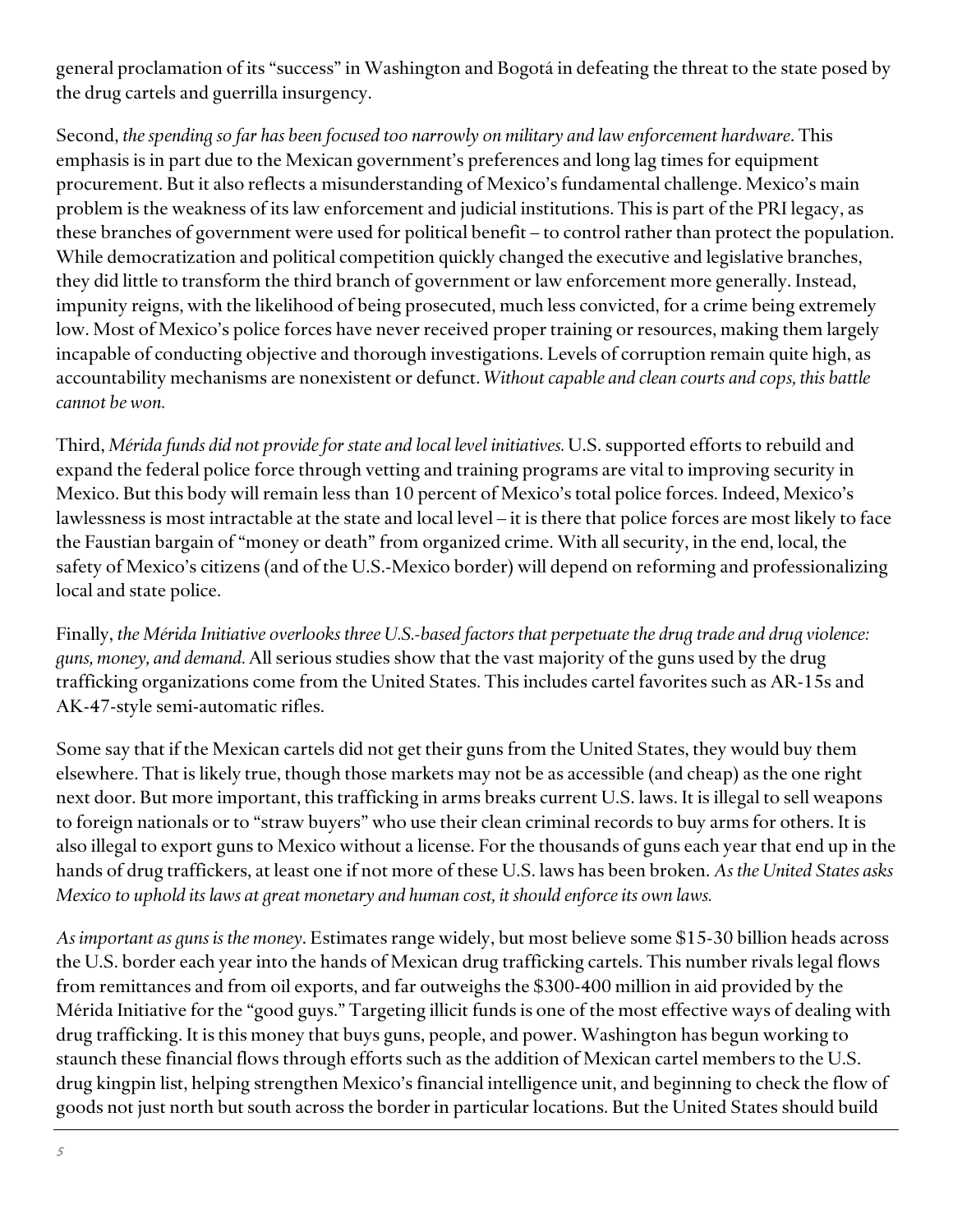up the infrastructure needed to seriously investigate south-bound cargo, bring many of the advances made in tracing terrorist financing since 9/11 to fighting organized crime next door, and continue and deepen bilateral cooperation and intelligence sharing to dismantle money-laundering networks in order to increase the cost of doing business for these trafficking organizations.

*Law enforcement is not enough. The United States needs to shift the emphasis – and resources – of its drug policy toward demand reduction*. Studies show that a dollar spent on reducing demand is far more effective than a dollar spent on eradication and interdiction abroad, and that money spent domestically on rehabilitation is five times more effective than that spent on conventional law enforcement. This means expanding domestic drug treatment and drug education programs among others. Reduced U.S. demand would also lower the drug profits of the Mexican trafficking organizations, diminishing the threat faced by the Mexican government.

### **Beyond Mérida**

As the Mérida Initiative nears the end of its initial three year period, strong U.S. support for Mexico should continue. But changes to the nature and structure of U.S. security assistance are in order. These include:

*Greater support for Mexico's judicial reform process.* This is perhaps the crucial element – and potential Achilles heel – for Mexico's democratic rule of law. Today 98 percent of perpetrators remain free. Critics argue that many of those convicted are often innocent, or if not just too poor or unconnected to buy their freedom.

Mexico's 2008 judicial reform touches on virtually all aspects of the judicial sector, including police, prosecutors, public defenders, the courts, and the penitentiary system. It includes significant changes in Mexican criminal procedures through the introduction of new oral adversarial procedures, alternative sentencing, and alternative dispute resolution mechanisms; it grants new measures to promote greater access to justice for both defendants and victims of crime; it revises roles for law enforcement and public security agencies to administer justice; and it introduces tougher tools for combating organized crime.

While there on paper, the implementation of these changes is what will matter for future security. This entails a monumental task over the next six years –creating new courtrooms for hearings, revamping law school curriculums, retraining sitting judges and the 40,000 active lawyers, building the capacity of Mexico's investigative police and their coordination with prosecuting attorneys, and transforming the existing culture of judicial and law enforcement more generally. In the end, however, creating a more professional, open, transparent, and effective judicial system is the lynchpin for establishing a democratic rule of law. The United States can help Mexico with both monetary and human resources in this massive effort.

*Greater support for state and local level police reform.* While the professionalization of the federal police is underway, very little has been done at the state and local level – comprising over 90 percent of Mexico's law enforcement forces. Mexico is now debating whether to absorb the existing municipal forces (which number over 2,000) into 32 state level forces. The perceived advantages of this approach are streamlined capabilities, enhanced operational effectiveness, easier cross-border and state-to-state security cooperation and, ultimately, reduced corruption.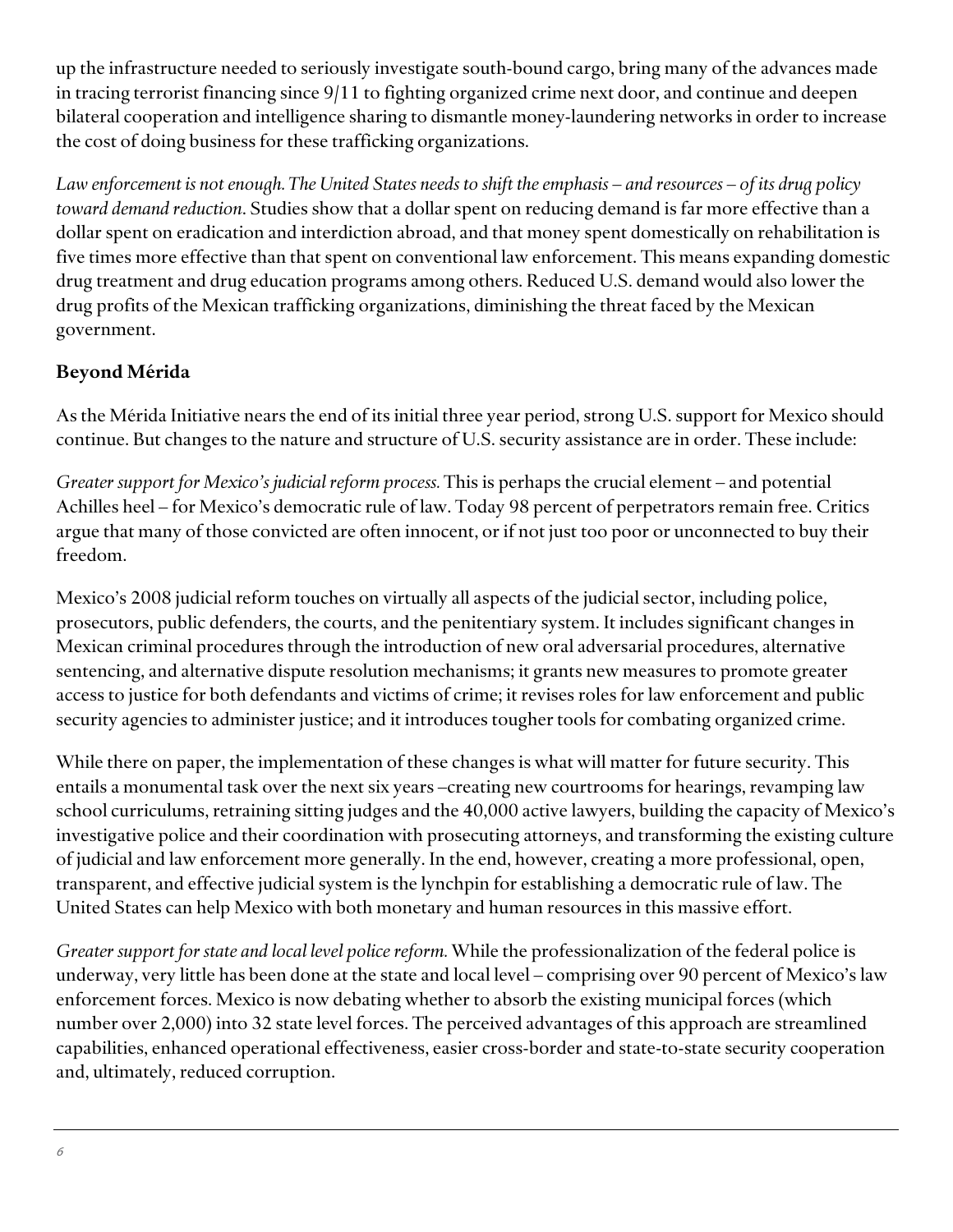Critics contend that the disbursement of forces might then be subject to party and gubernatorial politics rather than local needs, and that centralized control may undermine efforts at community policing – a model that has been quite successful with crime and gangs in the United States as well as in Italy.

But whatever the outcome and ultimate federal structure, these hundreds of thousands of officers need better vetting, training, equipment, and career opportunities. While Mexico will have to invest the most, the United States can and should participate.

*Support for programs that get at the underlying socioeconomic factors that beget criminality and violence.* The recruiting pool for organized crime grows when there are no other economic options. Mexico's slow growth, its weak public education system, and its development challenges have left many families and young people on the margins. It is not a coincidence that the extremes of socioeconomic instability and today's violence coexist in Ciudad Juárez. Some 40 percent of Juárez youth neither work or study – leaving them without hope for a better future, and susceptible to the growing underworld of gangs and crime. The challenge of addressing these underlying socioeconomic factors, and reknitting Mexico's social fabric in places such as Ciudad Juárez, is what Mexico struggles most with today. In addition to a functioning police and court system, Mexico needs a better and more open education system, and programs for early intervention and professional development for at-risk youth. As with judicial and police reforms, these programs too will mostly depend on the Mexican government, private sector, and society. But there is an important role the United States can play, facilitating the diffusion of best practices from similar experiences in other countries (including our own), funding pilot programs, and assisting in the evaluation of what does and does not work at the local level. Fundamental socioeconomic changes will not only improve Mexico's security situation, it will also affect other contentious issues in U.S.-Mexico relations, particularly the north-bound flow of undocumented migrants.

*The good news is that much of this is already happening*. The U.S. and Mexican governments recently unveiled a revised strategy for continued bilateral security cooperation, framed by the notion of "co-responsibility" and based on four pillars: disrupting the ability of organized crime to operate, strengthening institutions to sustain the rule of law and human rights, building a 21st-century border, and fostering strong and resilient communities.

The third and fourth pillars of the new joint strategy will expand beyond the previous military focus on dismantling drug trafficking organizations and reforming law enforcement institutions to incorporate initiatives that aim to improve cross-border flows and surveillance, and to address the social and economic factors that underpin the violence.

These new strategic priorities will increase the inspection of vehicles going south (not just north), while also moving much of the vigilance away from the actual border through programs to certify cargo at plants. It also means that U.S.-Mexico cooperation will include local-level operations, beginning to reform the vast municipal and state police forces and developing community-level social programs and initiatives to rebuild neighborhoods crippled by poverty and crime. The starkest shift is in how funding will be spent: While over half of the allocated Mérida funds have gone to military equipment and training, much of the requested \$310 million for the program's 2011 budget, \$207 million, will be targeted at Mexico's judicial reforms and programs on good governance.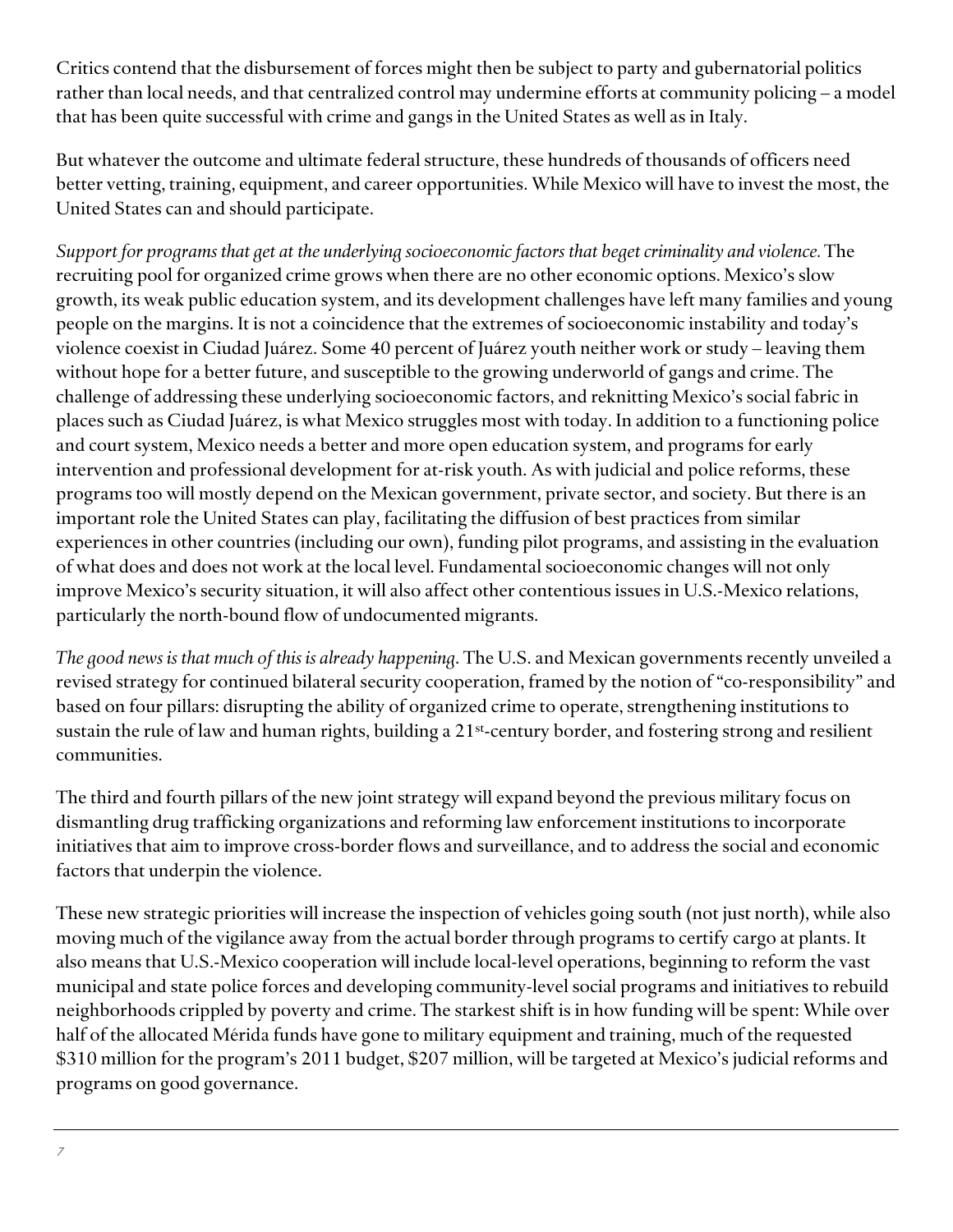*This new structure is more ambitious, demanding a long-term commitment and policy consistency across administrations on both sides of the border.* Successful programs focused on building institutions and economic opportunity are much harder to deliver than helicopters or boats. *But they also hold more promise for longterm solutions, as they recognize the complicated realities of Mexico's drug war and the limitations of military hardware in changing the tide.* 

The United States should prioritize efforts that will assist Mexico in pushing through the reforms that will actually matter, changing today's violent dynamic for the long term. Partnerships between the United States and a wide range of agencies and participants at Mexico's federal, state, and, most importantly, local levels will be vital for the coordination and pooling of resources and expertise.

Even as the death toll in Mexico continues to mount, there are reasons for optimism. With U.S. assistance, Calderón's government has made significant strides in professionalizing the federal police force. In addition, the 2008 judicial reform, when finally implemented, should increase transparency and accountability, and finally end today's impunity.

The lessons from the United States, Italy, and other countries that fought entrenched organized crime on their own turfs show that it is possible to overcome these challenges. But they also show that there is no quick or easy solution.

#### **Beyond Calderón**

The results of the comprehensive approach underway today will only appear in the longer term. It is the next generation of young people that will benefit from better schools, better jobs, and from prevention programs for at-risk youth. Realistically, it will also take a generation to transform Mexico's police and courts, creating systems where impunity is the exception, not the rule.

President Calderón is now over half way through his six year presidential term. While two years is a long time in electoral politics, the 2012 presidential election is, as of now, the PRI's to lose. Even if Calderón's PAN hangs onto the Presidency, there will be a new dynamic and team in place in the executive branch by the end of 2012. The United States needs to start laying the groundwork for this transition now, to lock in the advances made thus far in bilateral cooperation while also shifting its focus toward the institutional strengthening necessary for sustainable change overtime.

While working with the government and Mexican political parties and leaders, the United States should also engage Mexico's broader society. One of the most positive aspects of Mexico's economic and political transition of the last two decades has been the expansion of its middle class and civil society. While often seen as a country of "haves" and "have nots," NAFTA and Mexico's broader economic opening, stable economic growth, and the sustained flow of remittances back home have enabled the rise of a Mexican middle class – now some 30 million strong. This middle class ensured Mexico's democratization in 2000 by voting for opposition PAN candidate Vicente Fox, and pushed Calderón's candidacy over the top in 2006. They share the aspirations of the middle class in this country – economic security, opportunities for their children, and safety in their streets. As voters, this group is essential for future legislative and presidential candidates. As such, this economic and voting bloc can be a strong ally for the United States and Mexican reformers intent on establishing and strengthening a democratic rule of law. They will also be important for